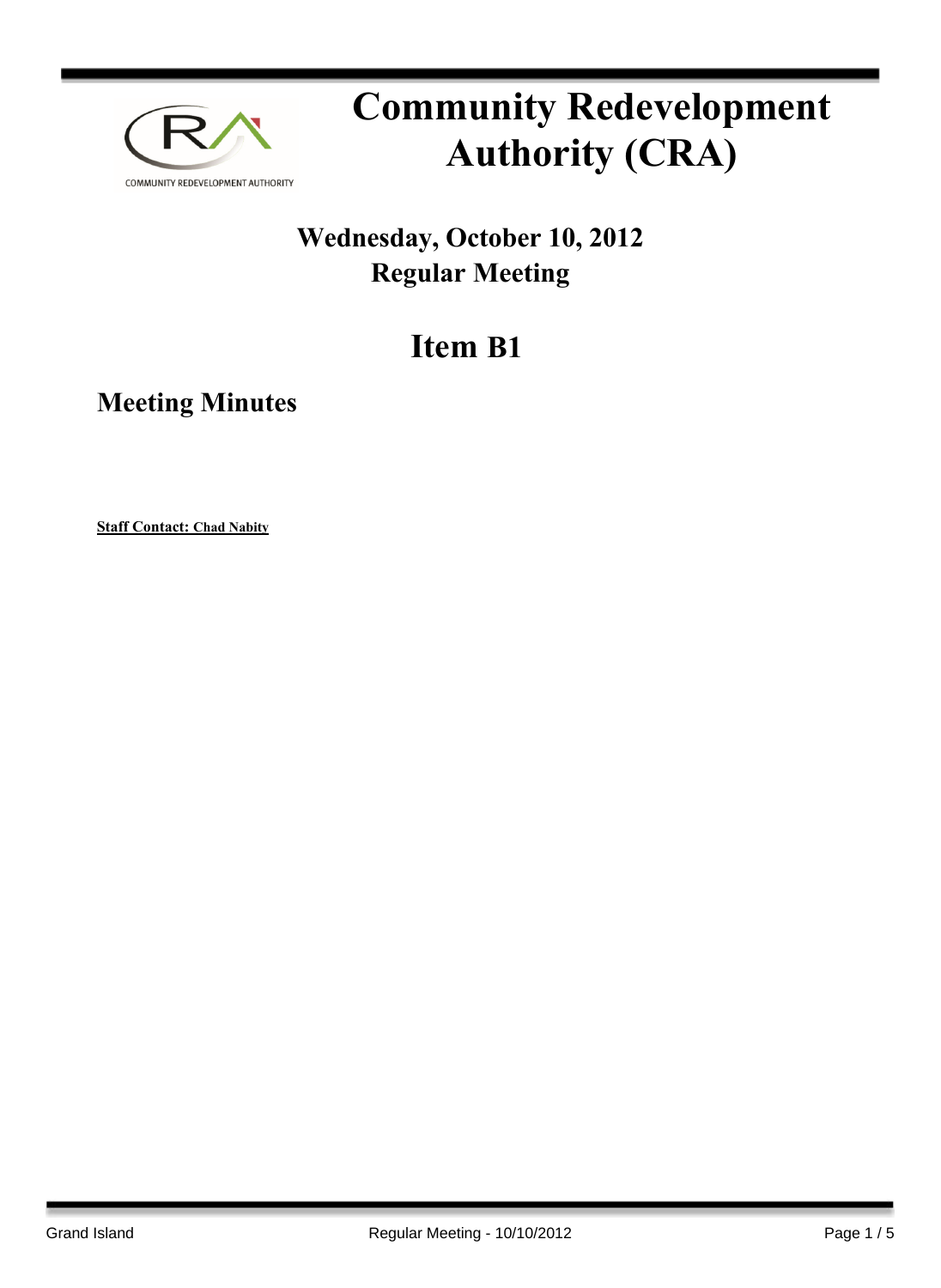#### OFFICIAL PROCEEDINGS

#### MINUTES OF COMMUNITY REDEVELOPMENT AUTHORITY MEETING OF September 19, 2012

Pursuant to due call and notice thereof, a Regular Meeting of the Community Redevelopment Authority of the City of Grand Island, Nebraska was conducted on September 19, 2012 at City Hall 100 E First Street. Notice of the meeting was given in the August 10, 2012 Grand Island Independent.

1. CALL TO ORDER. Chairman Barry Sandstrom called the meeting to order at 4:03 p.m. The following members were present: Sue Pirnie and Tom Gdowski. Also present were; Director, Chad Nabity; Secretary, Rose Woods; Council Liaison, Vaughn Minton; Finance Director, Jaye Monter; and (Member Glen Murray arrived 4:35 p.m. Member Michele Fitzke was absent).

Sandstrom stated this was a public meeting subject to the open meeting laws of the State of Nebraska. He noted that the requirements for an open meeting were posted on the wall easily accessible to anyone who would like to read through them.

- 2. APPROVAL OF MINUTES. A motion for approval of the Minutes for the August 15, 2012 meeting was made by Gdowski and seconded by Pirnie. Upon roll call vote all present voted aye. Motion carried unanimously.
- 3. APPROVAL OF FINANCIAL REPORTS. Monter reviewed the financial reports for the period of August 1, 2012 through August 30, 2012. Motion was made by Pirnie and seconded by Gdowski to approve the financial reports. Upon roll call vote, all present voted aye. Motion carried unanimously.
- 4. APPROVAL OF BILLS. The bills were reviewed by Sandstrom. Motion made by Pirnie and seconded by Gdowski to approve the bills in the amount of \$701,637.61. Upon roll call vote all present voted aye. Motion carried unanimously to approve the payment of bills totaling \$701,637.61.
- 5. REVIEW OF COMMITTED PROJECTS & CRA PROPERTY. Nabity reviewed the Committed Projects. The Chocolate Bar was paid, as was Skagway, Chief and the first payment to The Grand. YMCA project is completed. A request for payment should be coming in. The Howard Johnson Façade is nearing completion; a request for payment should be coming in.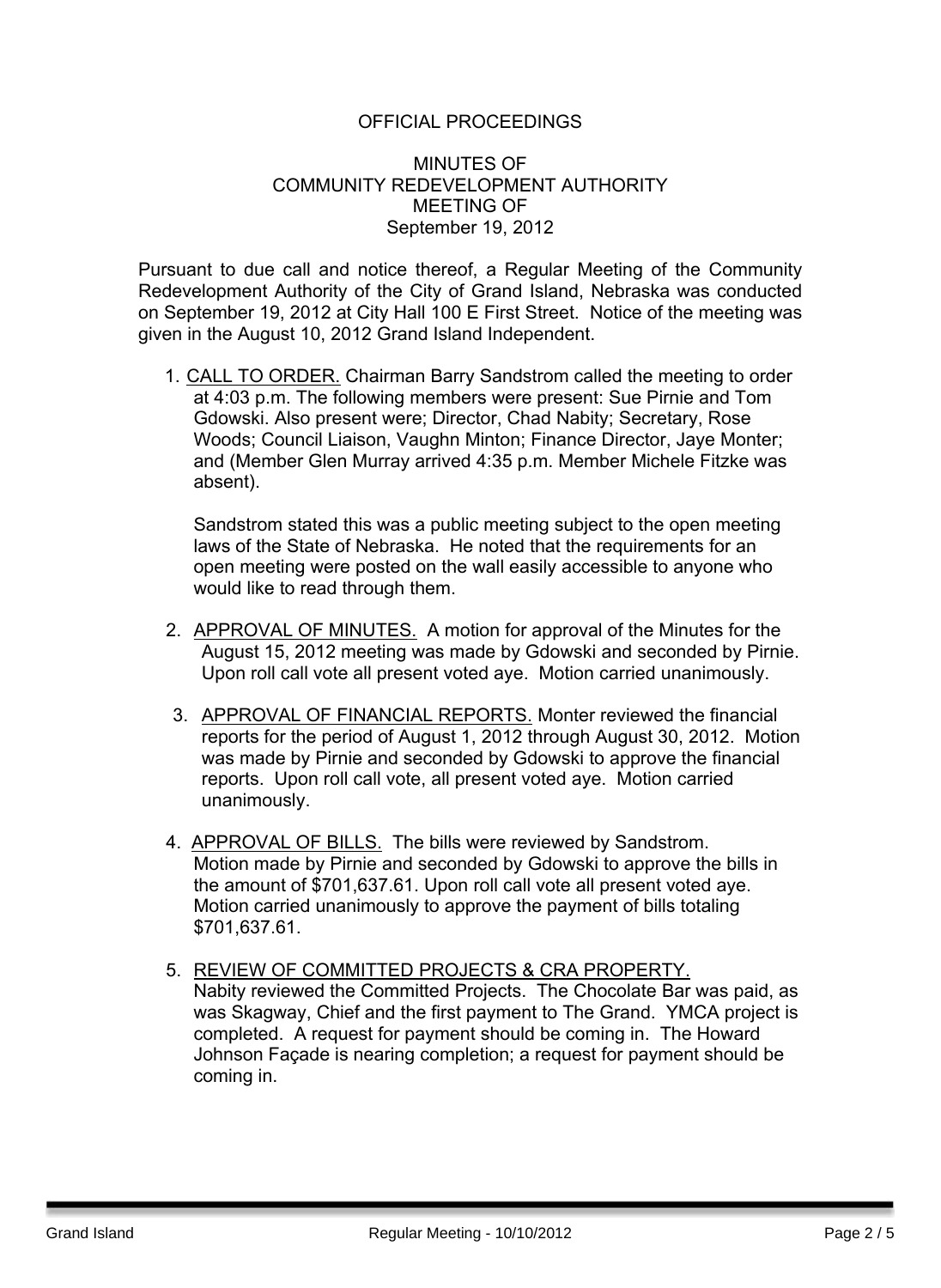6. CONSIDERATION OF INTENT. Consideration to approve Resolution 149 and to enter into a Redevelopment Contract with Token Properties, LLC, for redevelopment of an area within the city limits of the City of Grand Island, 125 N Carey Street, Grand Island. The CRA passed Resolution 139 notifying City Council of their intent to enter into a redevelopment contract at their meeting on July 11, 2012. The Hall County Regional Planning Commission met on August 1, 2012 and passed Resolution 2012-07 finding that this plan amendment is consistent with the comprehensive development plan for the City of Grand Island. The Grand Island City Council passed Resolution 2012-235 approving the redevelopment plan at their meeting on August 28, 2012.

A motion to approve Resolution 149 and enter into a Redevelopment contract with Token Properties, LLC was made by Gdowski and seconded by Pirnie. Upon roll call vote (Pirnie, Gdowski and Sandstrom) voted aye. Motion carried unanimously.

7. CONSIDERATION OF INTENT. Consideration to approve Resolution 150 and to enter into a Redevelopment Contract with Gordman Grand Island LLC, for redevelopment of an area within the city limits of the City of Grand Island. The CRA passed Resolution 141 notifying City Council of their intent to enter into a redevelopment contract at their meeting on July 31, 2012. The Hall County Regional Planning Commission met on August 1, 2012 and passed Resolution 2012-08 finding that this plan amendment is consistent with the comprehensive development plan for the City of Grand Island. The Grand Island City Council passed Resolution 2012-236 approving the redevelopment plan at their meeting on August 28, 2012.

A motion to approve Resolution 150 and enter into a Redevelopment contract with Gordman Grand Island LLC was made by Gdowski and seconded by Pirnie. Upon roll call vote all present voted aye. Motion carried unanimously.

#### 8. CONSIDERATION OF RESOLUTION 144.

Consideration of a Resolution to forward a Site Specific redevelopment plan to the Hall County Regional Planning Commission for 1135 S Locust. The CRA received a TIF application and staff has prepared a Site Specific redevelopment plan (the "Plan"), for redevelopment of an area within city limits of the City of Grand Island, Hall County, Nebraska. A MOTION to approve Resolution No 144.

A motion for approval of Resolution No. 144 to forward the Site Specific Redevelopment Plan to the Hall County Regional Planning Commission for 1135 S Locust was made by Pirnie and seconded by Gdowski. Upon roll call vote all present voted aye. Motion carried unanimously.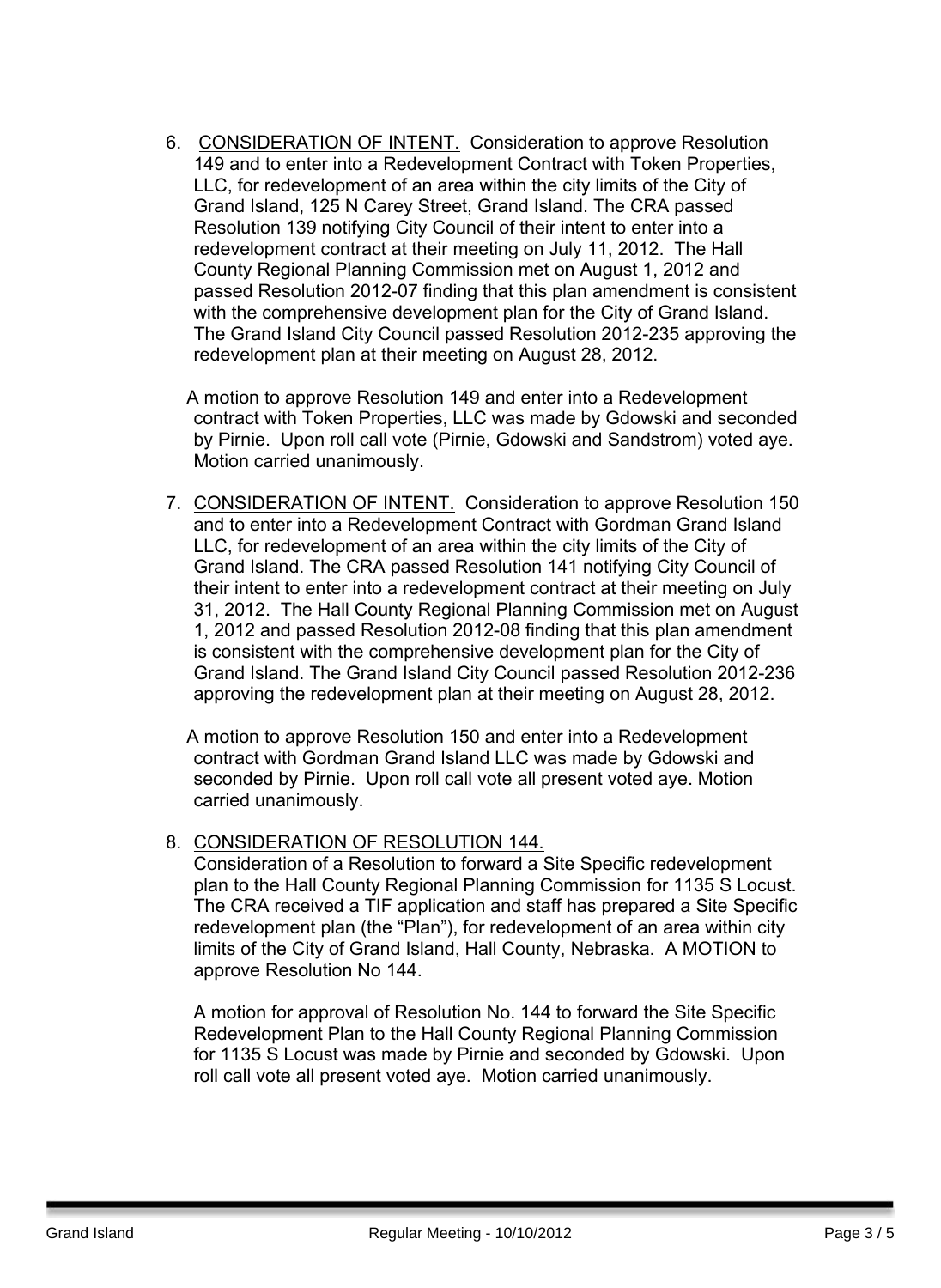9. CONSIDERATION OF RESOLUTION 145.

Consideration of a Resolution of intent to enter into a Site Specific Redevelopment Contract & Approval of related actions 30 day notice to City Council for 1135 S Locust. A MOTION to approve Resolution No 145.

A motion for approval of Resolution No. 145 to forward the Site Specific Redevelopment Plan to the City Council for 1135 S Locust 125 N Carey was made by Gdowski and seconded by Pirnie. Upon roll call vote all present voted aye. Motion carried unanimously.

Glen Murray joined the meeting at 4:35 p.m.

#### 10.CONSIDERATION OF RESOLUTION 146.

Consideration of a Resolution to forward a Site Specific redevelopment plan to the Hall County Regional Planning Commission for 1103 St. Paul Rd. The CRA received a TIF application and staff has prepared a Site Specific redevelopment plan (the "Plan"), for redevelopment of an area within city limits of the City of Grand Island, Hall County, Nebraska. A MOTION to approve Resolution No 146.

A motion for approval of Resolution No. 146 to forward the Site Specific Redevelopment Plan to the Hall County Regional Planning Commission for 1103 St. Paul Rd. was made by Gdowski subject to language by the CRA included in the contract by Habitat and seconded by Pirnie. Upon roll call vote all present voted aye. Motion carried unanimously.

#### 11.CONSIDERATION OF RESOLUTION 147.

Consideration of a Resolution of intent to enter into a Site Specific Redevelopment Contract & Approval of related actions 30 day notice to City Council for 1103 St. Paul Rd., A MOTION to approve Resolution No. 147.

A motion for approval of Resolution No. 147 to forward the Site Specific Redevelopment Plan to the City Council for 1103 St. Paul Rd. was made by Gdowski and seconded by Murray. Upon roll call vote all present voted aye. Motion carried unanimously.

#### 12.CONSIDERATION OF RESOLUTION 148.

Consideration of a Resolution to approve bonds for the Lincoln Pool. Bruce Lefler from Ameritas investment corp explained the process to the board.